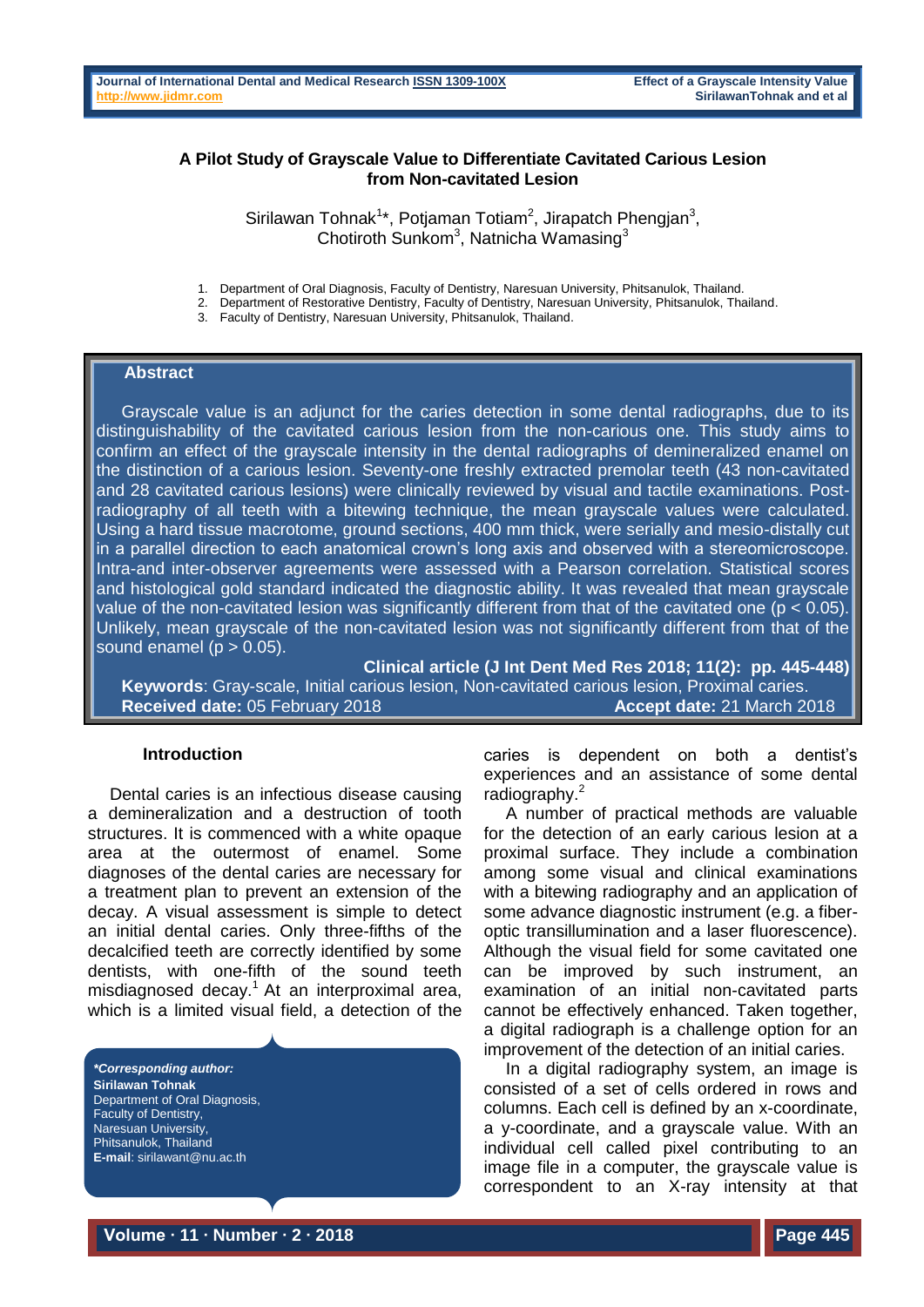| Journal of International Dental and Medical Research ISSN 1309-100X |  |  |  |
|---------------------------------------------------------------------|--|--|--|
| http://www.iidmr.com                                                |  |  |  |

location during an exposure of a digital sensor. Despite its superiority on a diagnostic ability at the detection of proximal caries over a visual inspection, the digital dental radiograph is relied on an amount of the dental tissue demineralization at a 40% mineral loss. $3$  Hence, an initial carious detection is suggested by using some digital image processing methods.<sup>4,5</sup> Most of some existing techniques either by amending the grayscale value range of all image pixels (such as contrast, density, and brightness), or by filtrating an image to emphasize some certain features and to a removal of other features (such as smoothing, sharpening, and an edge enhancement). However, none are satisfactory results for an initial caries detection, due to their indistinguishability of the grayscale value of noncavitated carious lesion from the normal enamel.<sup>6</sup>

By using only some grayscale differentiations, it is possible to improve the efficacy of an initial caries detection. Hence, this study aims at a confirmation whether a grayscale intensity of a digital radiograph is affected by the demineralization of enamel at a clinical feasibility in the distinction of a carious lesion, when compared to the gold standard of some microscopic features.

### **Materials and methods**

Seventy-one human premolars containing no restorative material and extracted for an orthodontic purpose were used in this study. One of their proximal sides with a carious lesion confining to enamel or extending to dentin served as experimental teeth, while the other one without such lesion as controls. All teeth were stored in a 0.1% thymol solution. Up to the cemento-enamel junction (CEJ) level at midbuccal and -lingual points, their anatomical roots were embedded in some blocks fabricated from plaster of Paris. The roots' remaining parts were covered with some pink baseplate waxes. The teeth were randomly divided into groups and sorted with their contact areas tightly connecting to each other to mimic the clinical carious lesions. According to a guideline of the American Dental Association Caries Classification quideline,<sup>7</sup> clinical color, size, surface texture, and surface hardness of each group were classified by two observers. Under a standard bitewing condition, some digital radiographs were taken from each block. An X-ray device (XCP-DS, DentSply

Sirona, York, PA, USA) was horizontally positioned with a 35-cm focus-receptor distance. Photostimulable phosphor (PSP) plates exposing at 70 kV, 15 mA and 0.3 seconds were used to image each set of teeth. The radiographs were exported in an 8-bit grayscale image with a \*.tiff file format.

Images of each tooth were isolated and mean grayscale of pixels were measured from the carious sides and their controls by an investigator. With a 30-minute period per viewing session in a quiet room, the images were evaluated by two observers on an LCD medical monitor (MDNG-2121; Barco, Kortrijk, Belgium) set at a screen resolution of  $2*10^6$  pixels and an 8-bit grayscale image using a standard software (ImageJ; National Institute of Health, Bethesda, MD, USA).<sup>8</sup> One week later, the images were reevaluated in a randomized order. Presence of proximal caries without overlapping between the adjacent teeth was examined in all images. Prior to an observation, an arbitrary adjustment of the brightness and contrast was performed by each investigator to accommodate their own viewing processes. A region of interest (ROI) was selected to cover an extension of the lesion. A duplicated ROI was applied to control side of one particular tooth. ROI selections in carious and non-carious lesions were demonstrated in Figure 1. A mean grayscale was computed from the grayscale values containing in each ROI area with the software. A correlation of the mean grayscale values and the histological result were analyzed afterwards.



**Figure 1.** A demonstration of the selections of some regions of interest in a tooth and mean grayscale calculations using an ImageJ® software.

For the histological validations of the caries states, ground sections, 400 mm thick, were serially and mesio-distally cut in a parallel direction to each anatomical crown's long axis

166

155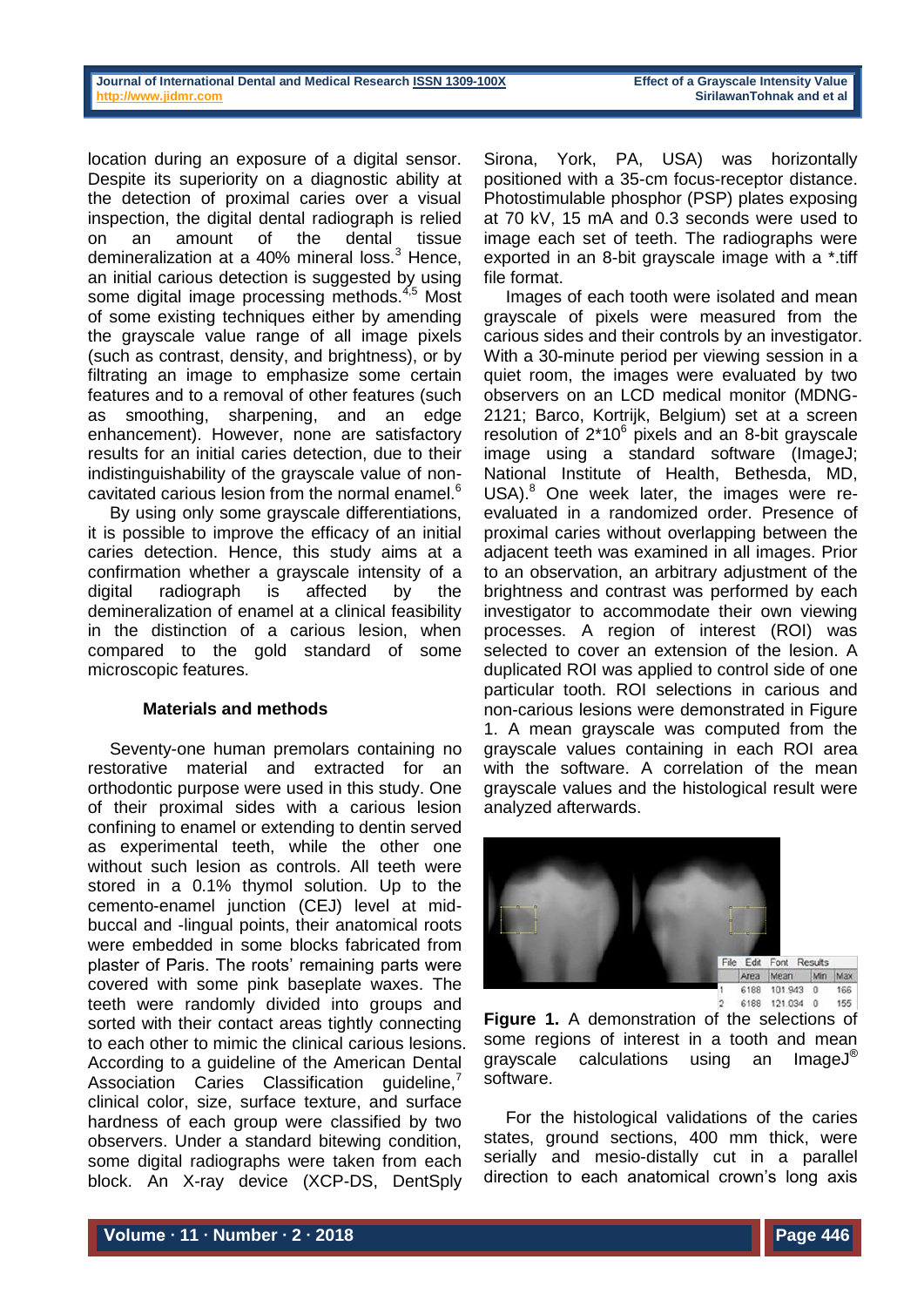using a hard tissue macrotome (Isomet 5000; Buehler, Lake Bluff, IL, USA). Using a high resolution stereomicroscope (Olympus SZX16, Tokyo, Japan) at a 1.25 magnification, each tooth's section with the deepest carious lesion was assessed by the following scales:

0 – No caries lesion in the proximal surface;

1 – Proximal caries in enamel;

2 – Proximal caries at the dentino-enamel junction (DEJ) or in the dentin's outer half;

3 – Proximal caries in the dentin's inner half.

Intra-and inter-observer agreements were assessed with a weighted kappa coefficient. The criteria were no agreement (0.10), poor agreement (0.10–0.40), significant agreement (0.41–0.60), strong agreement (0.61–0.80), and excellent agreement (0.81–1.00). A difference between mean grayscale values of non-carious and those of carious lesions was evaluated with an independent t-test. Correspondences between grayscale scores and histological observations were calculated using a Chi-square test with a 0.05 significant level. Description statistics was applied to demonstrate the range of mean grayscale values obtained from each level of caries classification.

# **Results**

Thirty carious lesions and 41 incipient caries were clinically recognized. From histological analyses of the proximal tooth surfaces by caries level, 41 surfaces (57.75%) showed enamel caries, 5 surfaces (7.04%) dentin caries confined to DEJ, and 25 surfaces (35.21%) deep caries extending to the inner half of dentin.

Intra- and inter-observer kappa coefficient scores calculated for each observer in the radiographic caries detections were 0.95 and 0.83, respectively. Mean grayscale values of carious and non-carious lesions in 8-bit digital radiograph images are shown in Table 1. A majority of the teeth with enamel caries were seen with a 65-128 grayscale range. Approximately one-fourth (24.39%) of the teeth with incipient caries had as same grayscale range as those without caries. An independent ttest indicated an insignificant difference between the mean grayscale values of incipient carious lesions and those of sound enamel.

| Mean               | Caries involvement (number of tooth side) |     |          |         |  |  |  |
|--------------------|-------------------------------------------|-----|----------|---------|--|--|--|
| grayscale<br>range | Enamel                                    | DEJ | Dentin   | Control |  |  |  |
| 0-64               |                                           |     | 4 (32%)  |         |  |  |  |
| 65-128             | 30                                        |     | 20(56%)  |         |  |  |  |
| 129-255            |                                           |     | $(12\%)$ |         |  |  |  |

**Table 2.** A comparison of mean grayscale value of carious and non-carious lesion in 8-bit digital radiograph image.

### **Discussion**

Some visual restrictions limit a dentist's ability of caries detection, particularly in the proximal areas. Digital radiography is the most recommended adjunct method in caries diagnoses, due to its linear grayscale response of the acquired images and potential for the reduction of the dose to the patient. $9,10$  Although a grayscale manipulation in the digital radiographs enhances an accurate caries diagnosis, $11$  there is a low sensitivity for some enamel lesion detection, regardless of the type of imaging receptors.<sup>12</sup> Consequently, this study was designed to investigate the difference of mean grayscale value for initial carious lesion in digital dental radiography.

Despite some high inter- and intra-observer agreements in this study, mean grayscale values of cavitated and non-cavitated carious lesions were not significantly different. Even from a dental radiograph with a good quality, an initial carious lesion undetectable by an experienced dental radiologist has been scarce.<sup>13</sup>

The present results correspond well with a previous report showing the digital radiographs' low detections of a white spot lesion at the enamel's outermost area.<sup>14</sup> A subsurface area of the white spot lesion in enamel has contained a low mineral content (10-70% volume), but shown an excess of 40% mineral loss in a radiographic detection.15-18 Hence, an overlook of a grayscale difference possibly occurs in an early demineralization.

The quality of an image is affected by some selected exposure parameters, some appropriate patient-positioning procedures, and a technician's skills.<sup>19</sup> In spite of an employment of some PSP plates with a 70 kVp and a 0.3s exposure time recommended for the enamel lesions,<sup>20</sup> some variations in research methodology have caused the inappropriate contrast images in this study. Due to an improper